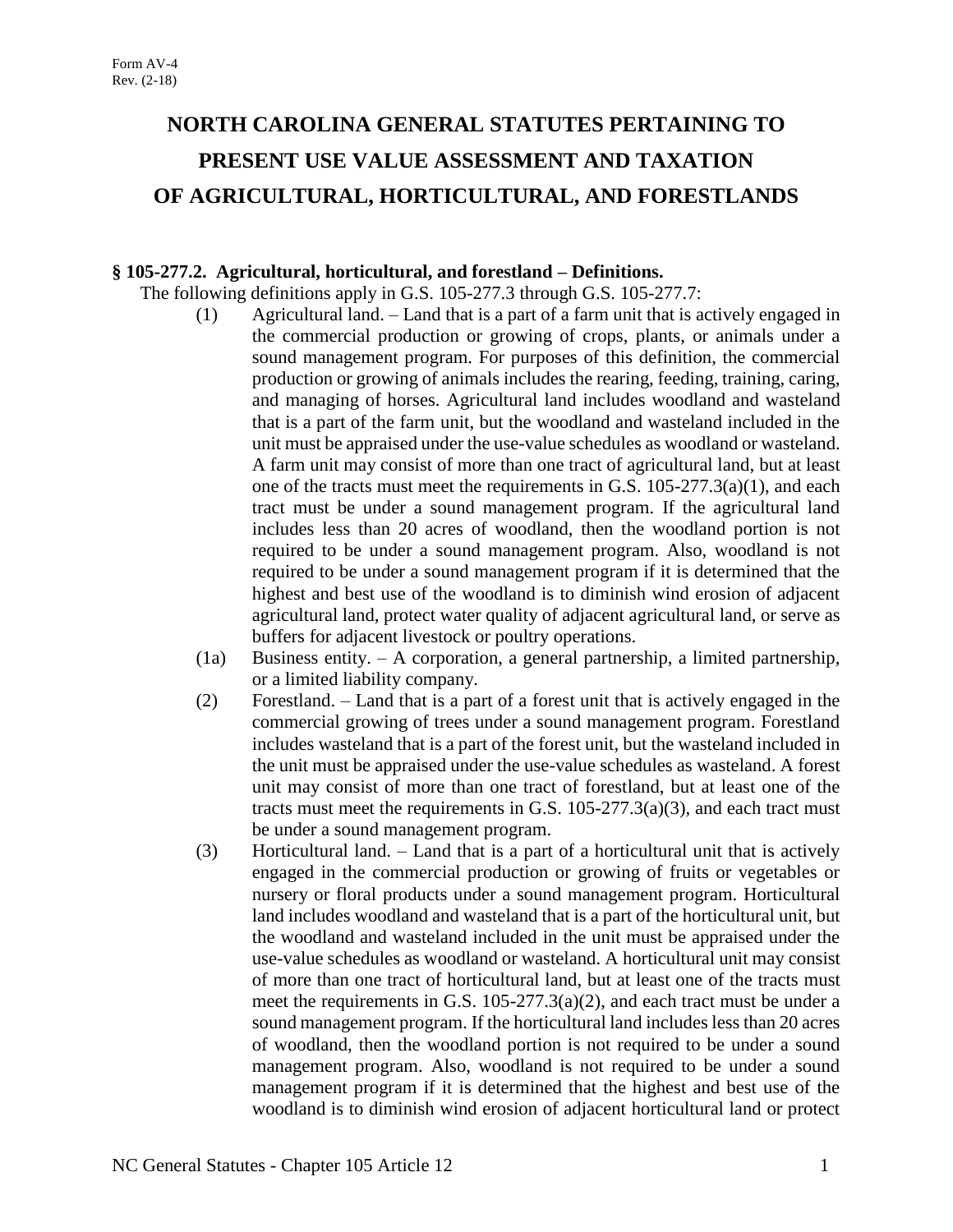water quality of adjacent horticultural land. Land used to grow horticultural and agricultural crops on a rotating basis or where the horticultural crop is set out or planted and harvested within one growing season, may be treated as agricultural land as described in subdivision (1) of this section when there is determined to be no significant difference in the cash rental rates for the land.

- (4) Individually owned. Owned by one of the following:
	- a. An individual.
		- b. A business entity that meets all of the following conditions:
			- 1. Its principal business is farming agricultural land, horticultural land, or forestland. When determining whether an applicant under G.S. 105-277.4 has as its principal business farming agricultural land, horticultural land, or forestland, the assessor shall presume the applicant's principal business to be farming agricultural land, horticultural land, or forestland if the applicant has been approved by another county for present-use value taxation for a qualifying property located within the other county; provided, however, the presumption afforded the applicant may be rebutted by the assessor and shall have no bearing on the determination of whether the individual parcel of land meets one or more of the classes defined in G.S. 105-277.3(a). If the assessor is able to rebut the presumption, this shall not invalidate the determination that the applicant's principal business is farming agricultural land, horticultural land, or forestland in the other county.
			- 2. All of its members are, directly or indirectly, individuals who are actively engaged in farming agricultural land, horticultural land, or forestland or a relative of one of the individuals who is actively engaged. An individual is indirectly a member of a business entity that owns the land if the individual is a member of a business entity or a beneficiary of a trust that is part of the ownership structure of the business entity that owns the land.
			- 3. It is not a corporation whose shares are publicly traded, and none of its members are corporations whose shares are publicly traded.
			- 4. If it leases the land, all of its members are individuals and are relatives. Under this condition, "principal business" and "actively engaged" include leasing.
		- c. A trust that meets all of the following conditions:
			- 1. It was created by an individual who owned the land and transferred the land to the trust.
			- 2. All of its beneficiaries are, directly or indirectly, individuals who are the creator of the trust or a relative of the creator. An individual is indirectly a beneficiary of a trust that owns the land if the individual is a beneficiary of another trust or a member of a business entity that has a beneficial interest in the trust that owns the land.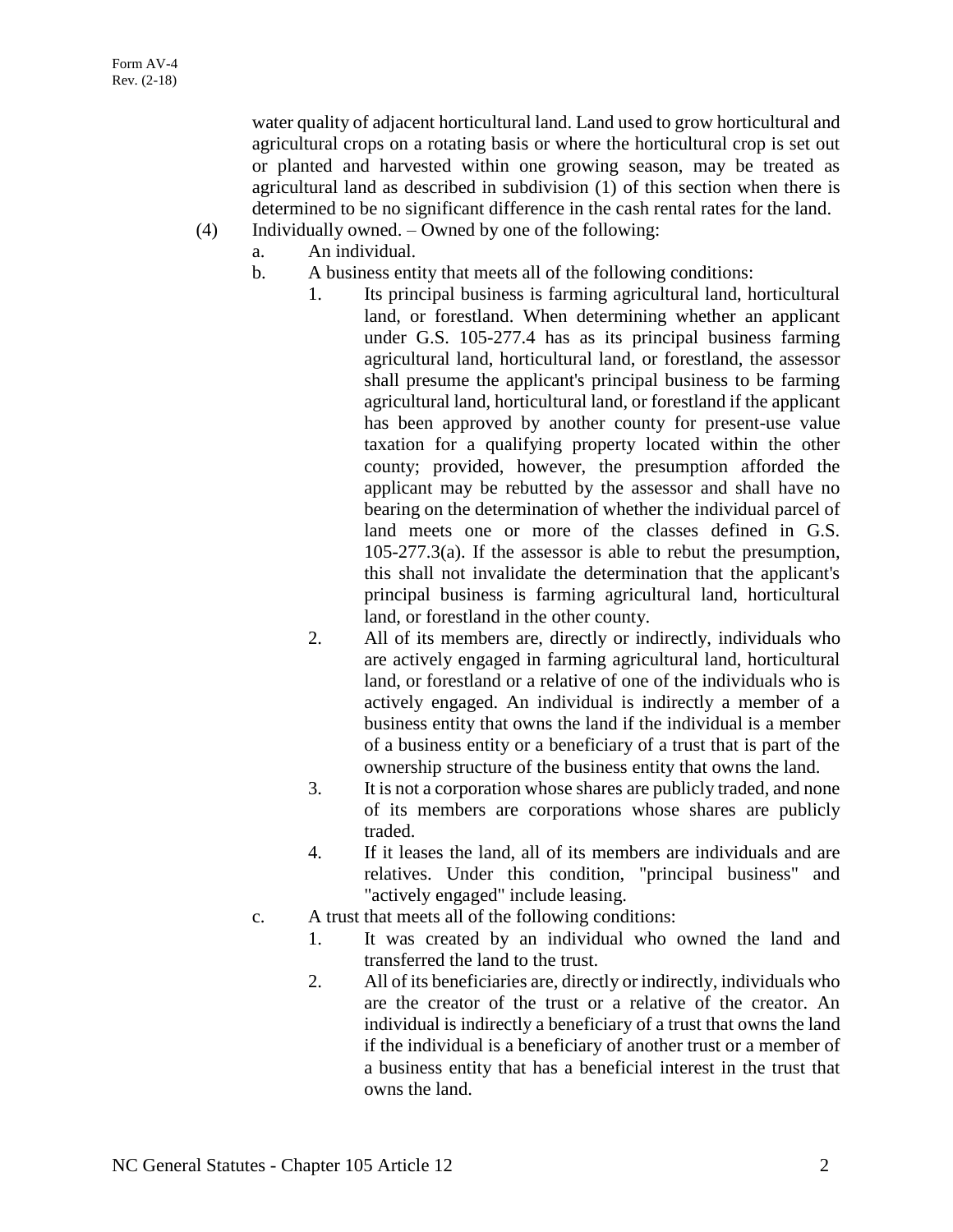- d. A testamentary trust that meets all of the following conditions:
	- 1. It was created by an individual who transferred to the trust land that qualified in that individual's hands for classification under G.S. 105-277.3.
	- 2. At the date of the creator's death, the creator had no relatives.
	- 3. The trust income, less reasonable administrative expenses, is used exclusively for educational, scientific, literary, cultural, charitable, or religious purposes as defined in G.S. 105-278.3(d).
- e. Tenants in common, if each tenant would qualify as an owner if the tenant were the sole owner. Tenants in common may elect to treat their individual shares as owned by them individually in accordance with G.S. 105-302(c)(9). The ownership requirements of G.S. 105-277.3(b) apply to each tenant in common who is an individual, and the ownership requirements of G.S. 105-277.3(b1) apply to each tenant in common who is a business entity or a trust.
- (4a) Member. A shareholder of a corporation, a partner of a general or limited partnership, or a member of a limited liability company.
- (5) Present-use value. The value of land in its current use as agricultural land, horticultural land, or forestland, based solely on its ability to produce income and assuming an average level of management. A rate of nine percent (9%) shall be used to capitalize the expected net income of forestland. The capitalization rate for agricultural land and horticultural land is to be determined by the Use-Value Advisory Board as provided in G.S. 105-277.7.
- (5a) Relative. Any of the following:
	- a. A spouse or the spouse's lineal ancestor or descendant.
	- b. A lineal ancestor or a lineal descendant.
	- c. A brother or sister, or the lineal descendant of a brother or sister. For the purposes of this sub-subdivision, the term brother or sister includes stepbrother or stepsister.
	- d. An aunt or an uncle.
	- e. A spouse of an individual listed in paragraphs a. through d. For the purpose of this subdivision, an adoptive or adopted relative is a relative and the term "spouse" includes a surviving spouse.
- (6) Sound management program. A program of production designed to obtain the greatest net return from the land consistent with its conservation and long-term improvement.
- (7) Unit. One or more tracts of agricultural land, horticultural land, or forestland. Multiple tracts must be under the same ownership and be of the same type of classification. If the multiple tracts are located within different counties, they must be within 50 miles of a tract qualifying under G.S. 105-277.3(a). (1973, c. 709, s. 1; 1975, c. 746, s. 1; 1985, c. 628, s. 1; c. 667, ss. 1, 4; 1987, c. 698, s. 1; 1995, c. 454, s. 1; 1995 (Reg. Sess., 1996), c. 646, s. 17; 1998-98, s. 24; 2002-184, s. 1; 2004-8, s. 1; 2005-313, ss. 1, 2; 2008-146, s. 2.1; 2015-263, s.  $12(a)$ .)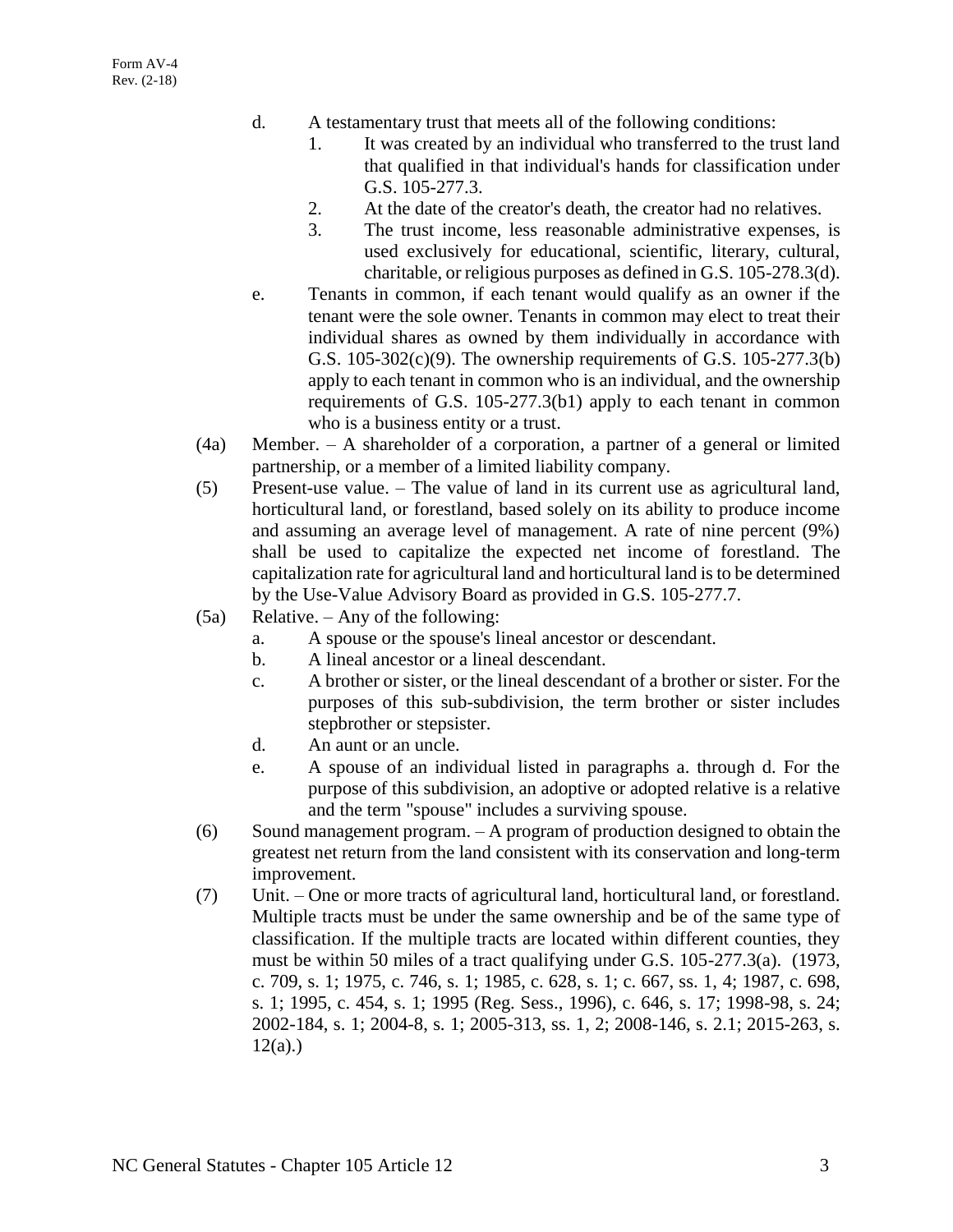# **§ 105-277.3. Agricultural, horticultural, and forestland – Classifications.**

(a) Classes Defined. – The following classes of property are designated special classes of property under authority of Section 2(2) of Article V of the North Carolina Constitution and must be appraised, assessed, and taxed as provided in G.S. 105-277.2 through G.S. 105-277.7.

> (1) Agricultural land. – Individually owned agricultural land consisting of one or more tracts, one of which satisfies the requirements of this subdivision. For agricultural land used as a farm for aquatic species, as defined in G.S. 106-758, the tract must meet the income requirement for agricultural land and must consist of at least five acres in actual production or produce at least 20,000 pounds of aquatic species for commercial sale annually, regardless of acreage. For all other agricultural land, the tract must meet the income requirement for agricultural land and must consist of at least 10 acres that are in actual production. Land in actual production includes land under improvements used in the commercial production or growing of crops, plants, or animals.

To meet the income requirement, agricultural land must, for the three years preceding January 1 of the year for which the benefit of this section is claimed, have produced an average gross income of at least one thousand dollars (\$1,000). Gross income includes income from the sale of the agricultural products produced from the land, any payments received under a governmental soil conservation or land retirement program, and the amount paid to the taxpayer during the taxable year pursuant to P.L. 108-357, Title VI, Fair and Equitable Tobacco Reform Act of 2004.

- (2) Horticultural land. Individually owned horticultural land consisting of one or more tracts, one of which consists of at least five acres that are in actual production and that, for the three years preceding January 1 of the year for which the benefit of this section is claimed, have met the applicable minimum gross income requirement. Land in actual production includes land under improvements used in the commercial production or growing of fruits or vegetables or nursery or floral products. Land that has been used to produce evergreens intended for use as Christmas trees must have met the minimum gross income requirements established by the Department of Revenue for the land. All other horticultural land must have produced an average gross income of at least one thousand dollars (\$1,000). Gross income includes income from the sale of the horticultural products produced from the land and any payments received under a governmental soil conservation or land retirement program.
- (3) Forestland. Individually owned forestland consisting of one or more tracts, one of which consists of at least 20 acres that are in actual production and are not included in a farm unit.

(b) Individual Ownership Requirements. – In order to come within a classification described in subsection (a) of this section, land owned by an individual must also satisfy one of the following conditions:

- (1) It is the owner's place of residence.
- (2) It has been owned by the current owner or a relative of the current owner for the four years preceding January 1 of the year for which the benefit of this section is claimed.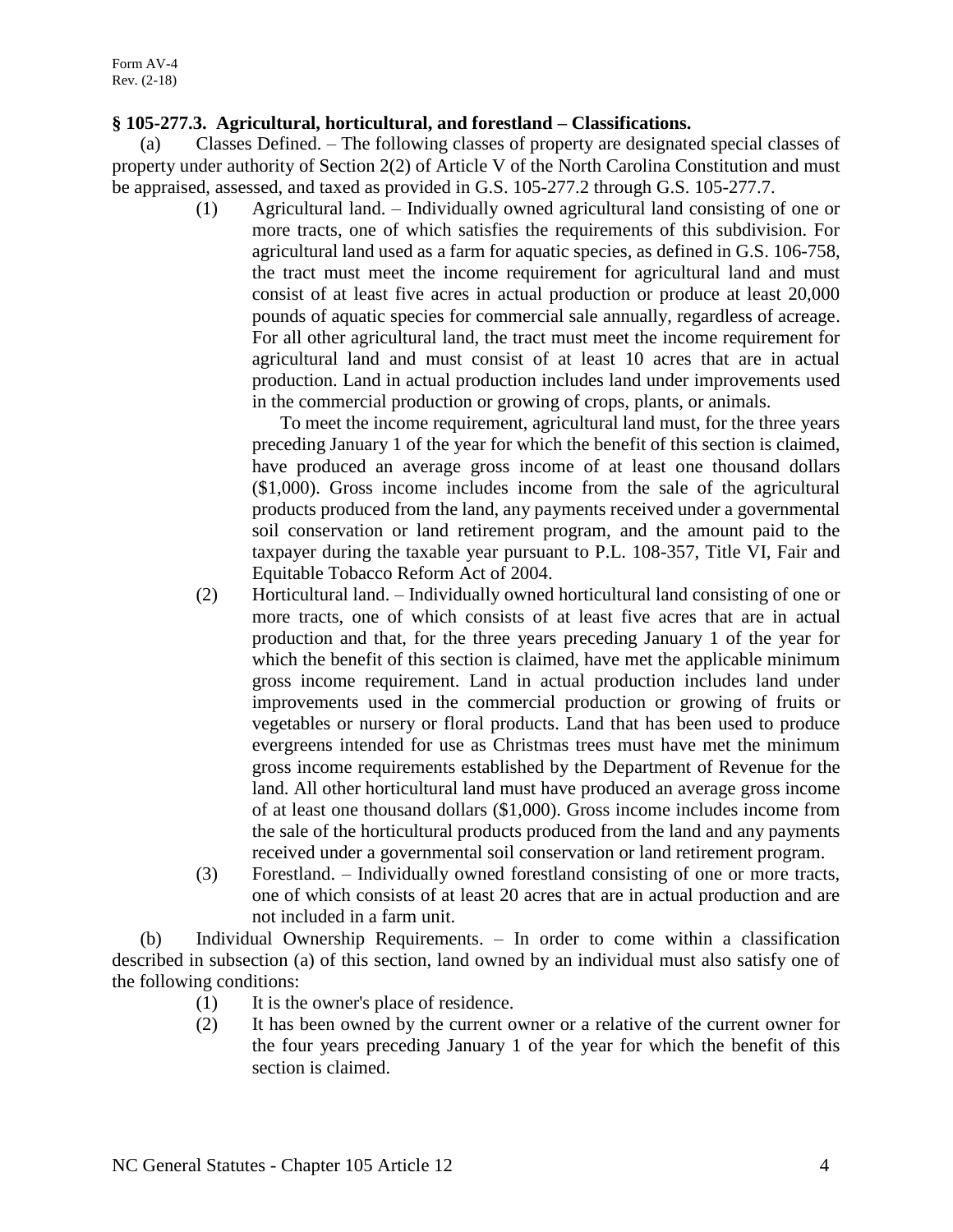(3) At the time of transfer to the current owner, it qualified for classification in the hands of a business entity or trust that transferred the land to the current owner who was a member of the business entity or a beneficiary of the trust, as appropriate.

(b1) Entity Ownership Requirements. – In order to come within a classification described in subsection (a) of this section, land owned by a business entity must meet the requirements of subdivision (1) of this subsection and land owned by a trust must meet the requirements of subdivision (2) of this subsection.

- (1) Land owned by a business entity must have been owned by one or more of the following for the four years immediately preceding January 1 of the year for which the benefit of this section is claimed:
	- a. The business entity.
	- b. A member of the business entity.
	- c. Another business entity whose members include a member of the business entity that currently owns the land.
- (2) Land owned by a trust must have been owned by the trust or by one or more of its creators for the four years immediately preceding January 1 of the year for which the benefit of this section is claimed.

(b2) Exceptions to Ownership Requirements. – Notwithstanding the provisions of subsections (b) and (b1) of this section, land may qualify for classification in the hands of the new owner if all of the conditions listed in either subdivision of this subsection are met, even if the new owner does not meet all of the ownership requirements of subsections (b) and (b1) of this section with respect to the land.

- (1) Continued use. If the land qualifies for classification in the hands of the new owner under the provisions of this subdivision, then any deferred taxes remain a lien on the land under G.S. 105-277.4(c), the new owner becomes liable for the deferred taxes, and the deferred taxes become payable if the land fails to meet any other condition or requirement for classification. Land qualifies for classification in the hands of the new owner if all of the following conditions are met:
	- a. The land was appraised at its present use value at the time title to the land passed to the new owner.
	- b. The new owner acquires the land and continues to use the land for the purpose for which it was classified under subsection (a) of this section while under previous ownership.
	- c. The new owner has timely filed an application as required by G.S. 105-277.4(a) and has certified that the new owner accepts liability for any deferred taxes and intends to continue the present use of the land.
- (2) Expansion of existing unit. Land qualifies for classification in the hands of the new owner if, at the time title passed to the new owner, the land was not appraised at its present-use value but was being used for the same purpose and was eligible for appraisal at its present-use value as other land already owned by the new owner and classified under subsection (a) of this section. The new owner must timely file an application as required by G.S. 105-277.4(a).
- (c) Repealed by Session Laws 1995, c. 454, s. 2.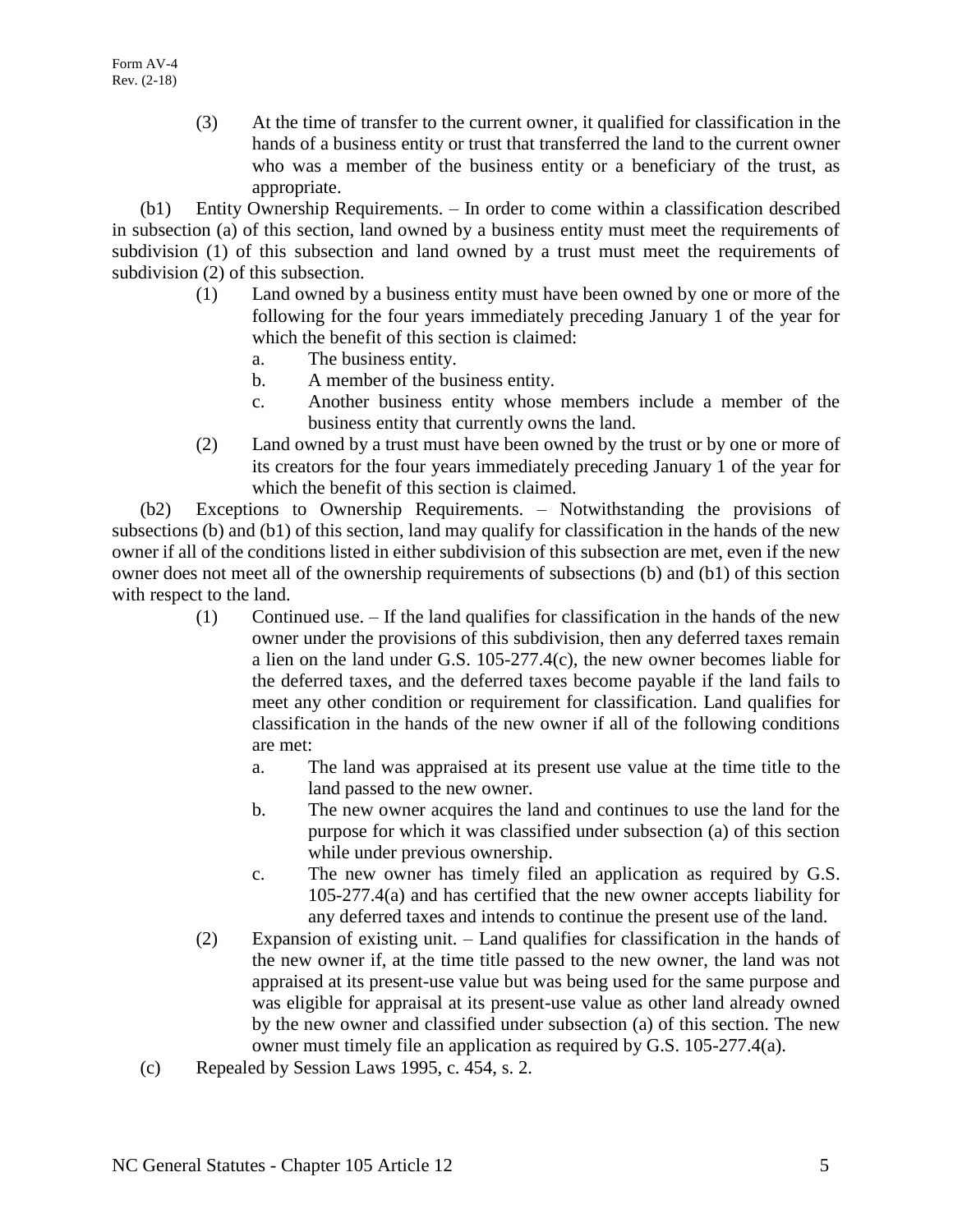(d) Exception for Conservation Reserve Program. – Land enrolled in the federal Conservation Reserve Program authorized by 16 U.S.C. Chapter 58 is considered to be in actual production, and income derived from participation in the federal Conservation Reserve Program may be used in meeting the minimum gross income requirements of this section either separately or in combination with income from actual production. Land enrolled in the federal Conservation Reserve Program must be assessed as agricultural land if it is planted in vegetation other than trees, or as forestland if it is planted in trees.

(d1) Conservation Exception. – Property that is appraised at its present-use value under G.S. 105-277.4(b) shall continue to qualify for appraisal, assessment, and taxation as provided in G.S. 105-277.2 through G.S. 105-277.7 as long as (i) the property is subject to a qualifying conservation easement that meets the requirements of G.S. 113A-232, without regard to actual production or income requirements of this section; and (ii) the taxpayer received no more than seventy-five percent (75%) of the fair market value of the donated property interest in compensation. Notwithstanding G.S. 105-277.3(b) and (b1), subsequent transfer of the property does not extinguish its present-use value eligibility as long as the property remains subject to a qualifying conservation easement. The exception provided in this subsection applies only to that part of the property that is subject to the easement.

(d2) Wildlife Exception. – When an owner of land classified under this section does not transfer the land and the land becomes eligible for classification under G.S. 105-277.15, no deferred taxes are due. The deferred taxes remain a lien on the land and are payable in accordance with G.S. 105-277.15.

(d3) Site Infrastructure Exception. – When an owner of land classified under this section (i) does not transfer the land and the land becomes eligible for classification under G.S. 105-277.15A or (ii) does transfer the land but the land becomes eligible for classification under G.S. 105-277.15A within six months of the transfer, no deferred taxes are due. The deferred taxes remain a lien on the land and are payable in accordance with G.S. 105-277.15A.

(e) Exception for Turkey Disease. – Agricultural land that meets all of the following conditions is considered to be in actual production and to meet the minimum gross income requirements:

- (1) The land was in actual production in turkey growing within the preceding two years and qualified for present use value treatment while it was in actual production.
- (2) The land was taken out of actual production in turkey growing solely for health and safety considerations due to the presence of Poult Enteritis Mortality Syndrome among turkeys in the same county or a neighboring county.
- (3) The land is otherwise eligible for present use value treatment.

(f) Sound Management Program for Agricultural Land and Horticultural Land. – If the property owner demonstrates any one of the following factors with respect to agricultural land or horticultural land, then the land is operated under a sound management program:

- (1) Enrollment in and compliance with an agency-administered and approved farm management plan.
- (2) Compliance with a set of best management practices.
- (3) Compliance with a minimum gross income per acre test.
- (4) Evidence of net income from the farm operation.
- (5) Evidence that farming is the farm operator's principal source of income.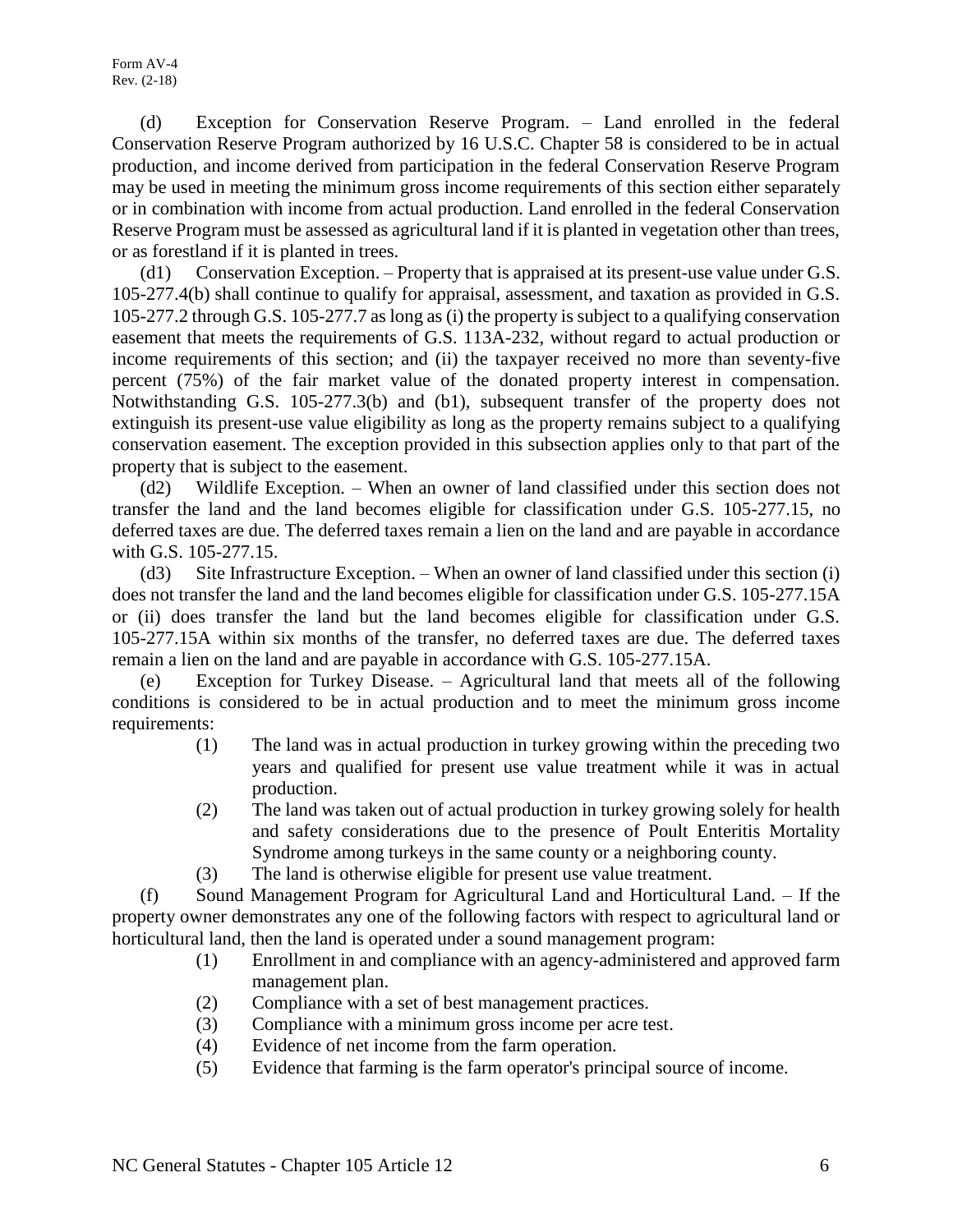(6) Certification by a recognized agricultural or horticultural agency within the county that the land is operated under a sound management program.

Operation under a sound management program may also be demonstrated by evidence of other similar factors. As long as a farm operator meets the sound management requirements, it is irrelevant whether the property owner received income or rent from the farm operator.

(g) Sound Management Program for Forestland. – If the owner of forestland demonstrates that the forestland complies with a written sound forest management plan for the production and sale of forest products, then the forestland is operated under a sound management program. (1973, c. 709, s. 1; 1975, c. 746, s. 2; 1983, c. 821; c. 826; 1985, c. 667, ss. 2, 3, 6.1; 1987, c. 698, ss. 2-5; 1987 (Reg. Sess., 1988), c. 1044, s. 13.1; 1989, cc. 99, 736, s. 1; 1989 (Reg. Sess., 1990), c. 814, s. 29; 1995, c. 454, s. 2; 1997-272, s. 1; 1998-98, s. 22; 2001-499, s. 1; 2002-184, s. 2; 2005-293, s. 1; 2005-313, s. 3; 2007-484, s. 43.7T(c); 2007-497, s. 3.1; 2008-146, s. 2.2; 2008-171, ss. 4, 5; 2011-9, s. 1; 2013-130, s. 2; 2014-3, s. 14.14(a).)

# **§ 105-277.4. Agricultural, horticultural and forestland – Application; appraisal at use value; appeal; deferred taxes.**

(a) Application. – Property coming within one of the classes defined in G.S. 105-277.3 is eligible for taxation on the basis of the value of the property in its present use if a timely and proper application is filed with the assessor of the county in which the property is located. The application must clearly show that the property comes within one of the classes and must also contain any other relevant information required by the assessor to properly appraise the property at its present-use value. An initial application must be filed during the regular listing period of the year for which the benefit of this classification is first claimed, or within 30 days of the date shown on a notice of a change in valuation made pursuant to G.S. 105-286 or G.S. 105-287. A new application is not required to be submitted unless the property is transferred or becomes ineligible for use-value appraisal because of a change in use or acreage. An application required due to transfer of the land may be submitted at any time during the calendar year but must be submitted within 60 days of the date of the property's transfer.

(a1) Late Application. – Upon a showing of good cause by the applicant for failure to make a timely application as required by subsection (a) of this section, an application may be approved by the board of equalization and review or, if that board is not in session, by the board of county commissioners. An untimely application approved under this subsection applies only to property taxes levied by the county or municipality in the calendar year in which the untimely application is filed. Decisions of the county board may be appealed to the Property Tax Commission.

(b) Appraisal at Present-use Value. – Upon receipt of a properly executed application, the assessor must appraise the property at its present-use value as established in the schedule prepared pursuant to G.S. 105-317. In appraising the property at its present-use value, the assessor must appraise the improvements located on qualifying land according to the schedules and standards used in appraising other similar improvements in the county. If all or any part of a qualifying tract of land is located within the limits of an incorporated city or town, or is property annexed subject to G.S. 160A-37(f1) or G.S. 160A-49(f1), the assessor must furnish a copy of the property record showing both the present-use appraisal and the valuation upon which the property would have been taxed in the absence of this classification to the collector of the city or town. The assessor must also notify the tax collector of any changes in the appraisals or in the eligibility of the property for the benefit of this classification. Upon a request for a certification pursuant to G.S. 160A-37(f1)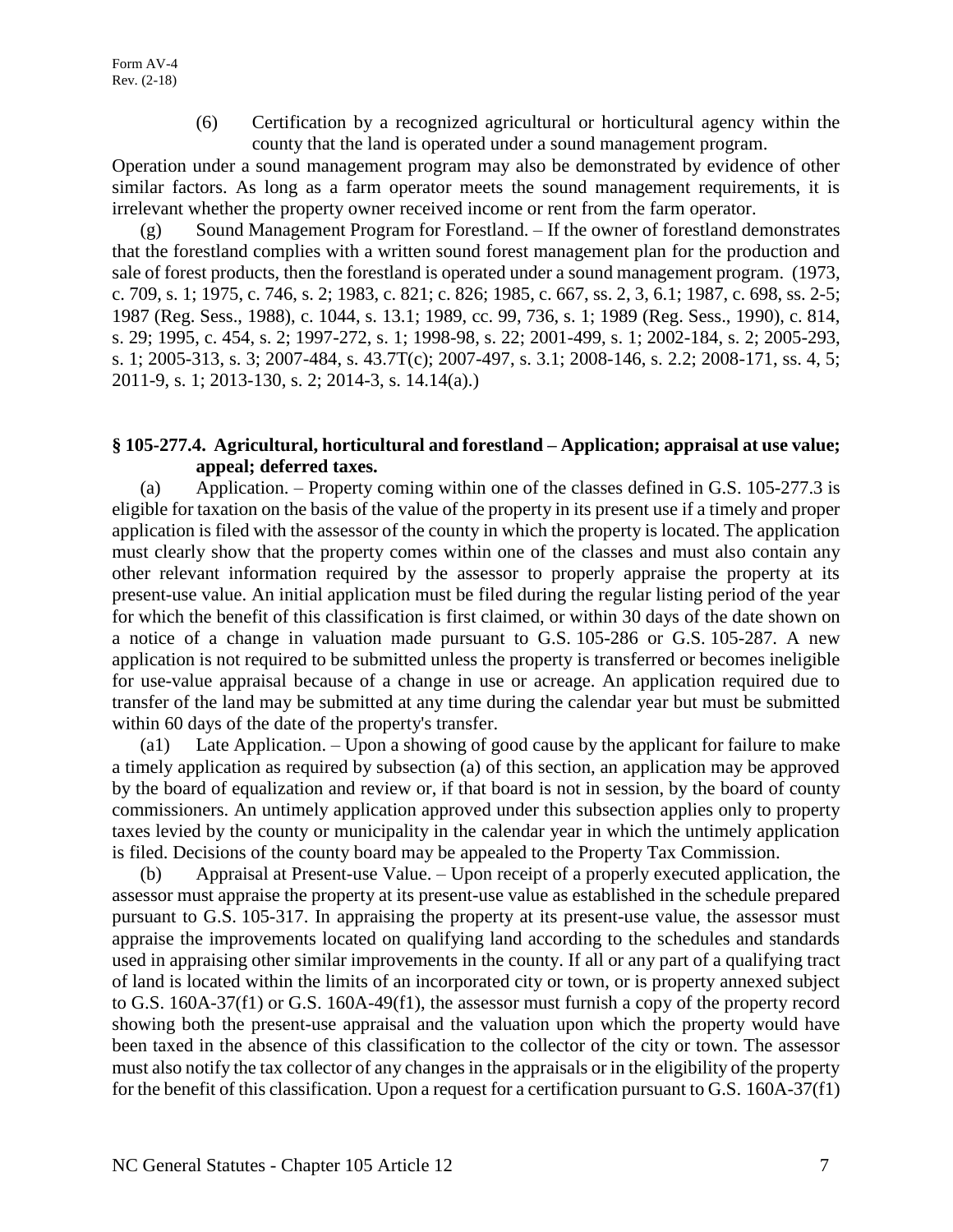or G.S.160A-49(f1), or any change in the certification, the assessor for the county where the land subject to the annexation is located must, within 30 days, determine if the land meets the requirements of G.S.  $160A-37(f1)(2)$  or G.S.  $160A-49(f1)(2)$  and report the results of its findings to the city.

(b1) Appeal. – Decisions of the assessor regarding the qualification or appraisal of property under this section may be appealed to the county board of equalization and review or, if that board is not in session, to the board of county commissioners. An appeal must be made within 60 days after the decision of the assessor. If an owner submits additional information to the assessor pursuant to G.S. 105-296(j), the appeal must be made within 60 days after the assessor's decision based on the additional information. Decisions of the county board may be appealed to the Property Tax Commission.

(c) Deferred Taxes. – Land meeting the conditions for classification under G.S. 105-277.3 must be taxed on the basis of the value of the land for its present use. The difference between the taxes due on the present-use basis and the taxes that would have been payable in the absence of this classification, together with any interest, penalties, or costs that may accrue thereon, are a lien on the real property of the taxpayer as provided in G.S. 105-355(a). The difference in taxes must be carried forward in the records of the taxing unit or units as deferred taxes. The deferred taxes for the preceding three fiscal years are due and payable in accordance with G.S. 105-277.1F when the property loses its eligibility for deferral as a result of a disqualifying event. A disqualifying event occurs when the land fails to meet any condition or requirement for classification or when an application is not approved.

(d) **(Effective for taxes imposed for taxable years beginning before July 1, 2016)** Exceptions. – Notwithstanding the provisions of subsection (c) of this section, if property loses its eligibility for present use value classification solely due to one of the following reasons, no deferred taxes are due and the lien for the deferred taxes is extinguished:

- (1) There is a change in income caused by enrollment of the property in the federal conservation reserve program established under 16 U.S.C. Chapter 58.
- (2) The property is conveyed by gift to a nonprofit organization and qualifies for exclusion from the tax base pursuant to G.S. 105-275(12) or G.S. 105-275(29).
- (3) The property is conveyed by gift to the State, a political subdivision of the State, or the United States.

(d) **(Effective for taxes imposed for taxable years beginning on or after July 1, 2016)** Set Exception. – Notwithstanding the provisions of subsection (c) of this section, if property loses its eligibility for present use value classification solely due to a change in income caused by enrollment of the property in the federal conservation reserve program established under 16 U.S.C. Chapter 58, then no deferred taxes are due and the lien for the deferred taxes is extinguished.

(d1) **(Effective for taxes imposed for taxable years beginning on or after July 1, 2016)** Variable Exception. – Notwithstanding the provisions of subsection (c) of this section, if property loses its eligibility for present-use value classification because the property is conveyed to a nonprofit organization and qualifies for exclusion from the tax base pursuant to G.S. 105-275(12) or G.S. 105-275(29) or to the State, a political subdivision of the State, or the United States, then deferred taxes are due as follows:

- (1) If the property is conveyed at or below present-use value, then no deferred taxes are due, and the lien for the deferred taxes is extinguished.
- (2) If the property is conveyed for more than present-use value, then a portion of the deferred taxes for the preceding three fiscal years is due and payable in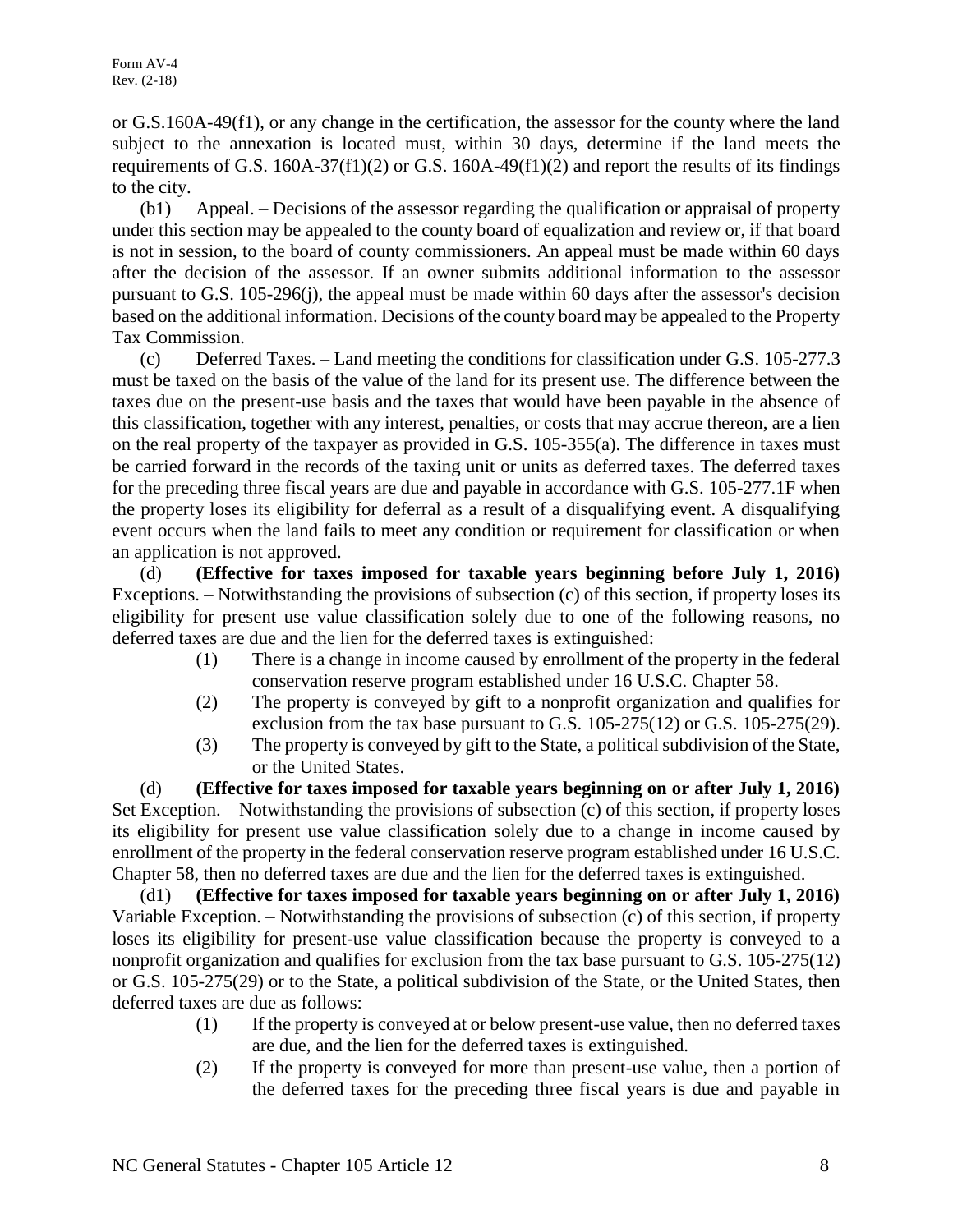accordance with G.S. 105-277.1F. The portion due is equal to the lesser of the amount of the deferred taxes or the deferred taxes multiplied by a fraction, the numerator of which is the sale price of the property minus the present-use value of the property and the denominator of which is the true value of the property minus the present-use value of the property.

(e) Repealed by Session Laws 1997-270, s. 3, effective July 3, 1997.

(f) The Department shall publish a present-use value program guide annually and make the guide available electronically on its Web site. When making decisions regarding the qualifications or appraisal of property under this section, the assessor shall adhere to the Department's present-use value program guide. (1973, c. 709, s. 1; c. 905; c. 906, ss. 1, 2; 1975, c. 62; c. 746, ss. 3-7; 1981, c. 835; 1985, c. 518, s. 1; c. 667, ss. 5, 6; 1987, c. 45, s. 1; c. 295, s. 5; c. 698, s. 6; 1987 (Reg. Sess., 1988), c. 1044, s. 13.2; 1995, c. 443, s. 4; c. 454, s. 3; 1997-270, s. 3; 1998-98, s. 23; 1998-150, s. 1; 2001-499, s. 2; 2002-184, s. 3; 2005-313, s. 4; 2006-30, s. 4; 2008-35, s. 2.3; 2015-263, s. 12(b); 2016-76, s. 1.)

# **§ 105-277.5. Agricultural, horticultural and forestland – Notice of change in use.**

Not later than the close of the listing period following a change which would disqualify all or a part of a tract of land receiving the benefit of this classification, the property owner shall furnish the assessor with complete information regarding such change. Any property owner who fails to notify the assessor of changes as aforesaid regarding land receiving the benefit of this classification shall be subject to a penalty of ten percent (10%) of the total amount of the deferred taxes and interest thereon for each listing period for which the failure to report continues. (1973, c. 709, s. 1; 1975, c. 746, s. 8; 1987, c. 45, s. 1.)

# **§ 105-277.6. Agricultural, horticultural and forestland – Appraisal; computation of deferred tax.**

(a) In determining the amount of the deferred taxes herein provided, the assessor shall use the appraised valuation established in the county's last general revaluation except for any changes made under the provisions of G.S. 105-287.

(b) In revaluation years, as provided in G.S. 105-286, all property entitled to classification under G.S. 105-277.3 shall be reappraised at its true value in money and at its present use value as of the effective date of the revaluation. The two valuations shall continue in effect and shall provide the basis for deferred taxes until a change in one or both of the appraisals is required by law. The present use-value schedule, standards, and rules shall be used by the tax assessor to appraise property receiving the benefit of this classification until the next general revaluation of real property in the county as required by G.S. 105-286.

(c) Repealed by Session Laws 1987, c. 295, s. 2. (1973, c. 709, s. 1; 1975, c. 746, ss. 9, 10; 1987, c. 45, s. 1, c. 295, s. 2.)

# **§ 105-277.7. Use-Value Advisory Board.**

Creation and Membership. – The Use-Value Advisory Board is established under the supervision of the Agricultural Extension Service of North Carolina State University. The Director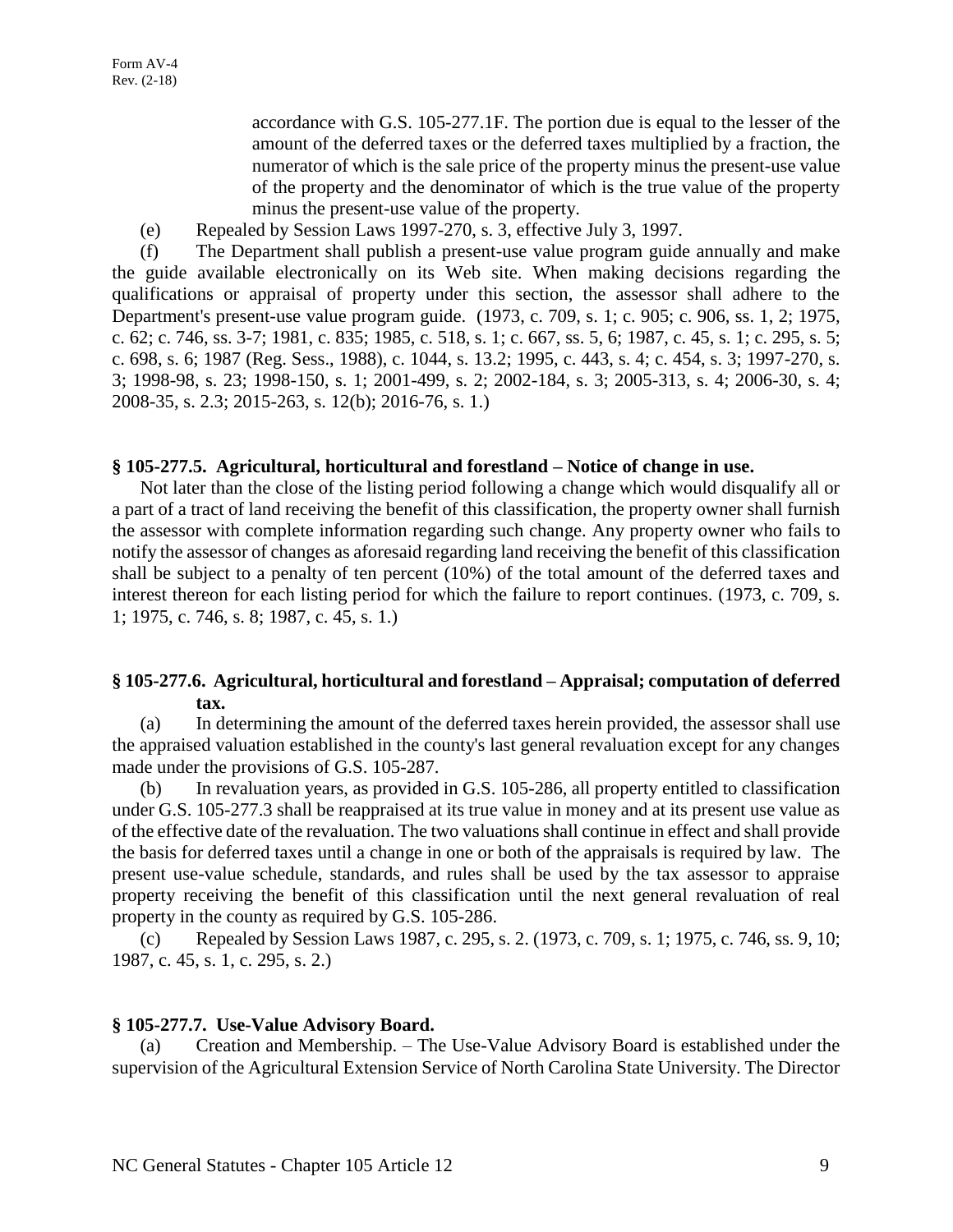of the Agricultural Extension Service of North Carolina State University shall serve as the chair of the Board. The Board shall consist of the following additional members, to serve ex officio:

- (1) A representative of the Department of Agriculture and Consumer Services, designated by the Commissioner of Agriculture.
- (2) A representative of the North Carolina Forest Service of the Department of Agriculture and Consumer Services, designated by the Director of that Division.
- (3) A representative of the Agricultural Extension Service at North Carolina Agricultural and Technical State University, designated by the Director of the Extension Service.
- (4) A representative of the North Carolina Farm Bureau Federation, Inc., designated by the President of the Bureau.
- (5) A representative of the North Carolina Association of Assessing Officers, designated by the President of the Association.
- (6) The Director of the Property Tax Division of the North Carolina Department of Revenue or the Director's designee.
- (7) A representative of the North Carolina Association of County Commissioners, designated by the President of the Association.
- (8) A representative of the North Carolina Forestry Association, designated by the President of the Association.

(b) Staff. – The Agricultural Extension Service at North Carolina State University must provide clerical assistance to the Board.

(c) Duties. – The Board must annually submit to the Department of Revenue a recommended use-value manual. In developing the manual, the Board may consult with federal and State agencies as needed. The manual must contain all of the following:

- (1) The estimated cash rental rates for agricultural lands and horticultural lands for the various classes of soils found in the State. The rental rates must recognize the productivity levels by class of soil or geographic area, and the crop as either agricultural or horticultural. The rental rates must be based on the rental value of the land to be used for agricultural or horticultural purposes when those uses are presumed to be the highest and best use of the land. The recommended rental rates may be established from individual county studies or from contracts with federal or State agencies as needed.
- (2) The recommended net income ranges for forestland furnished to the Board by the Forestry Section of the North Carolina Cooperative Extension Service. These net income ranges may be based on up to six classes of land within each Major Land Resource Area designated by the United States Soil Conservation Service. In developing these ranges, the Forestry Section must consider the soil productivity and indicator tree species or stand type, the average stand establishment and annual management costs, the average rotation length and timber yield, and the average timber stumpage prices.
- (3) The capitalization rates adopted by the Board prior to February 1 for use in capitalizing incomes into values. The capitalization rate for forestland shall be nine percent (9%). The capitalization rate for agricultural land and horticultural land must be no less than six percent (6%) and no more than seven percent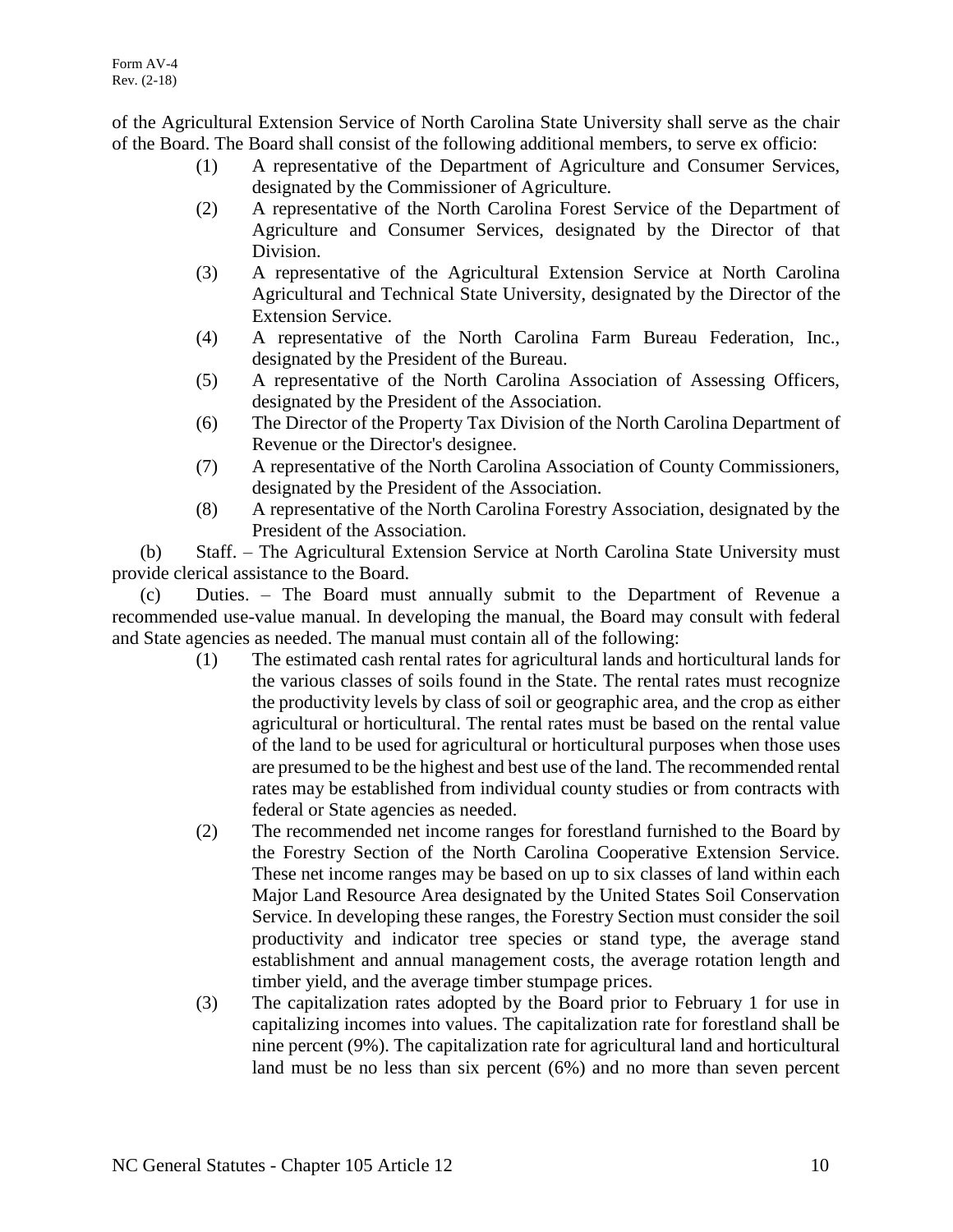(7%). The incomes must be in the form of cash rents for agricultural lands and horticultural lands and net incomes for forestlands.

- (4) The value per acre adopted by the Board for the best agricultural land. The value may not exceed one thousand two hundred dollars (\$1,200).
- (5) Recommendations concerning any changes to the capitalization rate for agricultural land and horticultural land and to the maximum value per acre for the best agricultural land and horticultural land based on a calculation to be determined by the Board. The Board shall annually report these recommendations to the Revenue Laws Study Committee and to the President Pro Tempore of the Senate and the Speaker of the House of Representatives.
- (6) Recommendations concerning requirements for horticultural land used to produce evergreens intended for use as Christmas trees when requested to do so by the Department. (1973, c. 709, s. 1; 1975, c. 746, s. 11; 1985, c. 628, s. 2; 1989, c. 727, s. 218(44); c. 736, s. 2; 1997-261, s. 109; 1997-443, s. 11A.119(a); 2002-184, s. 4; 2005-313, s. 5; 2005-386, s. 1.3; 2011-145, s. 13.25(oo); 2013-155, s. 7.)

# **§ 105-277.1F. Uniform provisions for payment of deferred taxes.**

- (a) Scope. This section applies to the following deferred tax programs:
	- (1) G.S. 105-275(12), real property owned by a nonprofit corporation held as a protected natural area.
	- (1a) G.S. 105-275(29a), historic district property held as future site of historic structure.
	- (2) G.S. 105-277.1B, the property tax homestead circuit breaker.
	- (2a) **(See note for repeal)** G.S. 105-277.1D, the inventory property tax deferral.
	- $(3)$  G.S. 105-277.4(c), present-use value property.
	- (4) G.S. 105-277.14, working waterfront property.
	- (4a) G.S. 105-277.15, wildlife conservation land.
	- (4b) G.S. 105-277.15A, site infrastructure land.
	- (5) G.S. 105-278(b), historic property.
	- (6) G.S. 105-278.6(e), nonprofit property held as future site of low- or moderate-income housing.

(b) Payment. – Taxes deferred on property under a deferral program listed in subsection (a) of this section are due and payable on the day the property loses its eligibility for the deferral program as a result of a disqualifying event. If only a part of property for which taxes are deferred loses its eligibility for deferral, the assessor must determine the amount of deferred taxes that apply to that part and that amount is due and payable. Interest accrues on deferred taxes as if they had been payable on the dates on which they would have originally become due.

The tax for the fiscal year that begins in the calendar year in which the deferred taxes are due and payable is computed as if the property had not been classified for that year. A lien for deferred taxes is extinguished when the taxes are paid.

All or part of the deferred taxes that are not due and payable may be paid to the tax collector at any time without affecting the property's eligibility for deferral. A partial payment is applied first to accrued interest. (2008-35, s. 2.2; 2008-107, s. 28.11(h); 2008-171, s. 2; 2009-308, s. 3; 2011-274, s. 2; 2012-79, s. 1.9; 2013-130, s. 3.)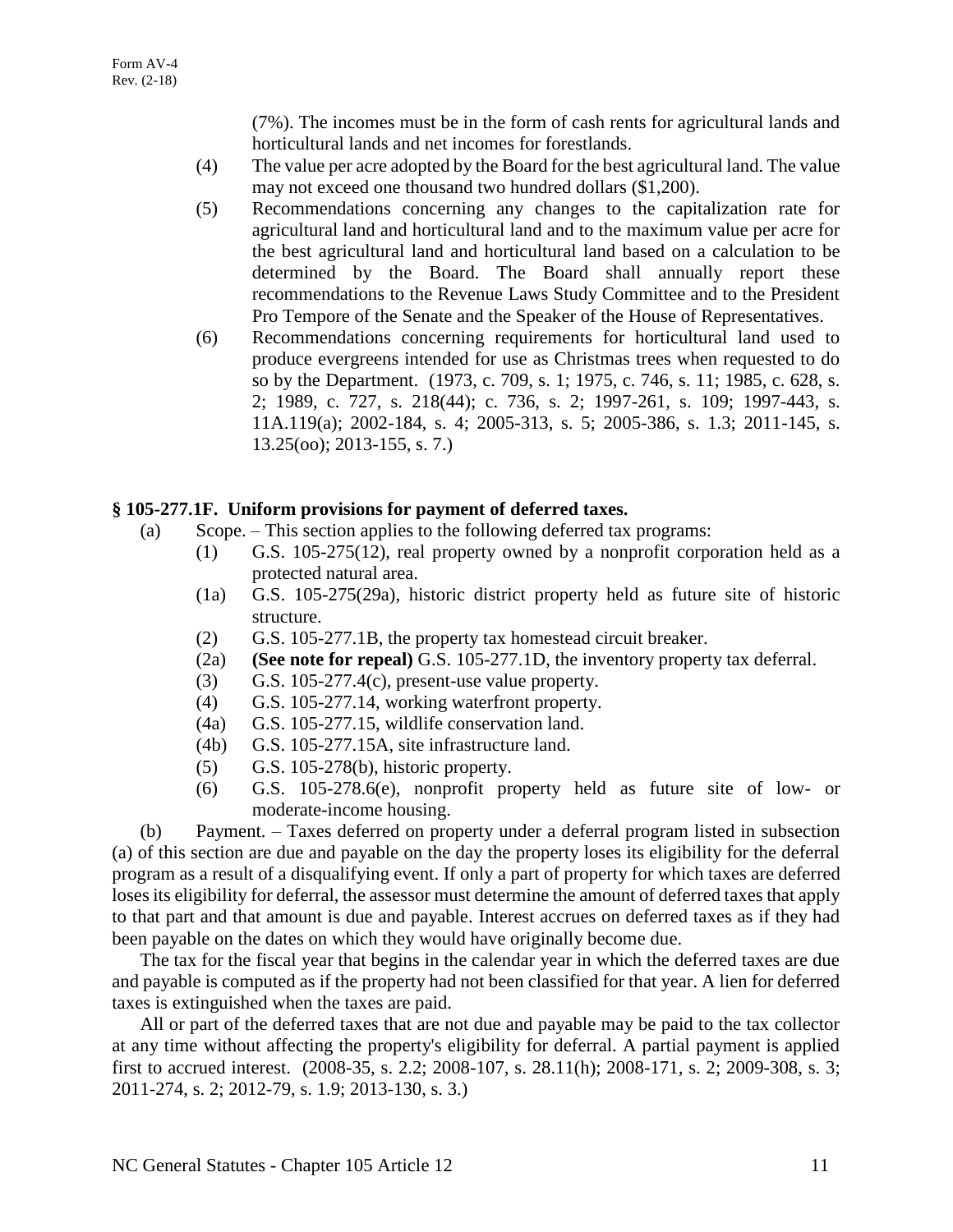#### **§ 105-289. Duties of Department of Revenue.**

- (a) It is the duty of the Department of Revenue:
	- (5) To prepare and distribute annually to each assessor the manual developed by the Use-Value Advisory Board under G.S. 105-277.7 that establishes the cash rental rates for agricultural lands and horticultural lands and the net income ranges for forestland.
	- (6) To establish requirements for horticultural land, used to produce evergreens intended for use as Christmas trees, in lieu of a gross income requirement until evergreens are harvested from the land, and to establish a gross income requirement for this type horticultural land, that differs from the income requirement for other horticultural land, when evergreens are harvested from the land.
	- (7) To conduct studies of the cash rents for agricultural and horticultural lands on a county or a regional basis, such as the Major Land Resource Area map designated and developed by the U.S. Department of Agriculture. The results of the studies must be furnished to the North Carolina Use-Value Advisory Board. The studies may be conducted on any reasonable basis and timetable that will be reflective of rents and values for each local area based on the productivity of the land.

#### **§ 105-296. Powers and duties of assessor.**

(j) The assessor must annually review at least one eighth of the parcels in the county classified for taxation at present-use value to verify that these parcels qualify for the classification. By this method, the assessor must review the eligibility of all parcels classified for taxation at present-use value in an eight-year period. The period of the review process is based on the average of the preceding three years' data. The assessor may request assistance from the Farm Service Agency, the Cooperative Extension Service, the North Carolina Forest Service of the Department of Agriculture and Consumer Services, or other similar organizations.

The assessor may require the owner of classified property to submit any information, including sound management plans for forestland, needed by the assessor to verify that the property continues to qualify for present-use value taxation. The owner has 60 days from the date a written request for the information is made to submit the information to the assessor. If the assessor determines the owner failed to make the information requested available in the time required without good cause, the property loses its present-use value classification and the property's deferred taxes become due and payable as provided in G.S. 105-277.4(c). If the property loses its present-use value classification for failure to provide the requested information, the assessor must reinstate the property's present-use value classification when the owner submits the requested information within 60 days after the disqualification unless the information discloses that the property no longer qualifies for present-use value classification. When a property's present-use value classification is reinstated, it is reinstated retroactive to the date the classification was revoked and any deferred taxes that were paid as a result of the revocation must be refunded to the property owner. The owner may appeal the final decision of the assessor to the county board of equalization and review as provided in G.S. 105-277.4(b1).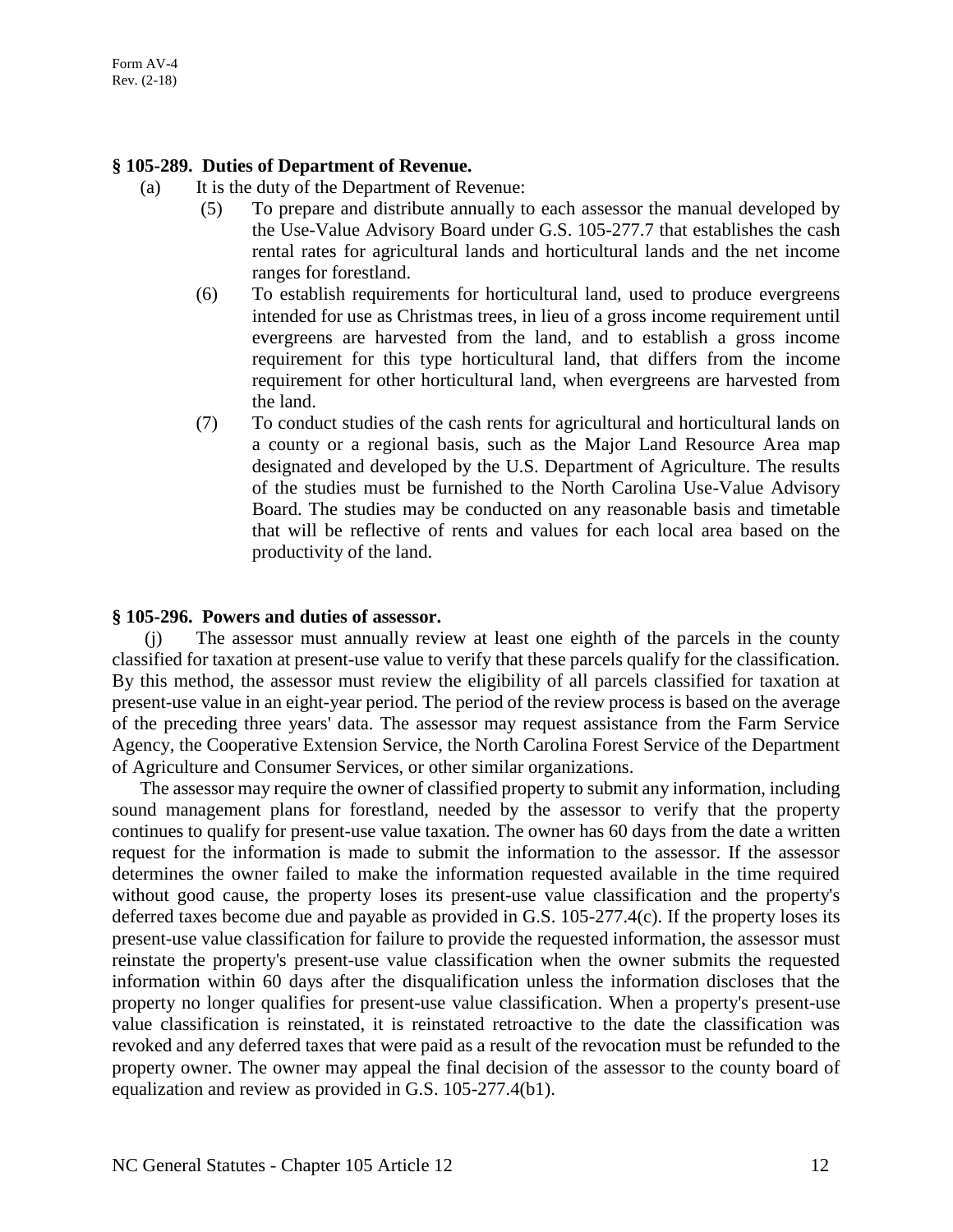In determining whether property is operating under a sound management program, the assessor must consider any weather conditions or other acts of nature that prevent the growing or harvesting of crops or the realization of income from cattle, swine, or poultry operations. The assessor must also allow the property owner to submit additional information before making this determination.

# **§ 40A-6. Reimbursement of owner for taxes paid on condemned property.**

(a) An owner whose property is totally taken in fee simple by a condemnor exercising the power of eminent domain, under this Chapter or any other statute, shall be entitled to reimbursement from the condemnor of the pro rata portion of real property taxes paid by the owner that are allocable to a period subsequent to vesting of title in the condemnor, or the effective date of possession of the real property, whichever is earlier.

(b) An owner who meets the following conditions is entitled to reimbursement from the condemnor for all deferred taxes paid by the owner pursuant to G.S. 105-277.4(c) as a result of the condemnation:

- (1) The owner is a natural person whose property is taken in fee simple by a condemnor exercising the power of eminent domain under this Chapter or any other statute.
- (2) The owner also owns agricultural land, horticultural land, or forestland that is contiguous to the condemned property and that is in active production.

The definitions in G.S. 105-277.2 apply in this subsection. (1975, c. 439, s. 1; 1981, c. 919, s. 1; 1997-270, s. 1.)

# **§ 136-121.1. Reimbursement of owner for taxes paid on condemned property.**

(a) A property owner whose property is totally taken in fee simple by any condemning agency (as defined in G.S. 133-7(1)) exercising the power of eminent domain, under this Chapter or any other statute or charter provision, shall be entitled to reimbursement from the condemning agency of the pro rata portion of real property taxes paid that are allocable to a period subsequent to vesting of title in the agency, or the effective date of possession of the real property, whichever is earlier.

(b) An owner who meets the following conditions is entitled to reimbursement from the condemning agency for all deferred taxes paid by the owner pursuant to G.S. 105-277.4(c) as a result of the condemnation:

- (1) The owner is a natural person whose property is taken in fee simple by a condemning agency exercising the power of eminent domain under this Chapter or any other statute.
- (2) The owner also owns agricultural land, horticultural land, or forestland that is contiguous to the condemned property and that is in active production.

A potential condemning agency that seeks to acquire property by gift or purchase shall give the owner written notice of the provisions of this section. The definitions in G.S. 105-277.2 apply in this subsection. (1975, c. 439, s. 1; 1997-270, s. 2.)

# **NOTE: The following statutes are relevant only to annexation situations, and are not relevant to qualifying a parcel for present-use valuation.**